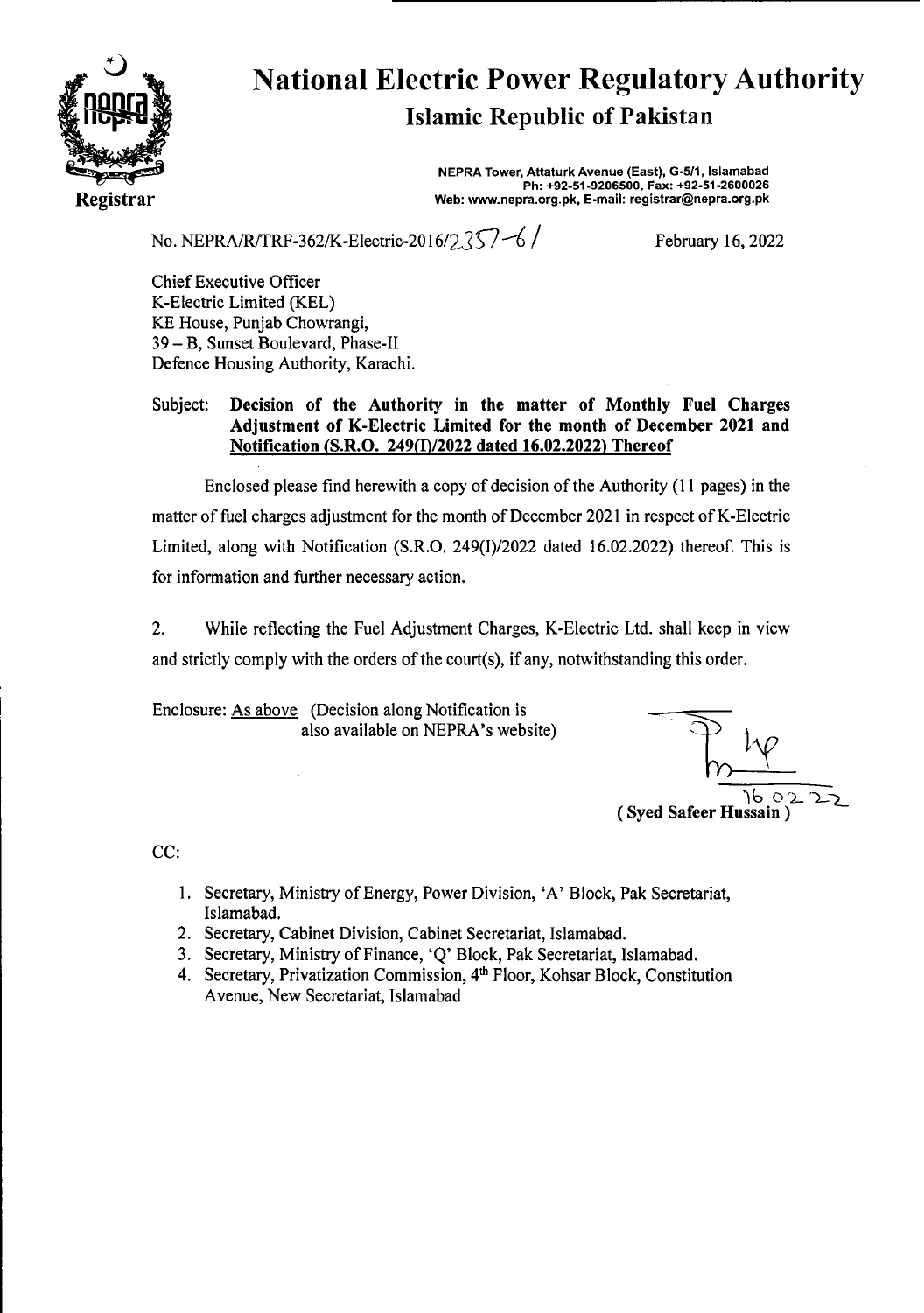# **DECISION OF THE AUTHORiTY IN THE MAITER OF MONTHLY FUEL CHARGES ADJUSTMEN OF K-ELECFRIC LIMITED FOR THE MONTH OF DECEMBER 2021**

1. Pursuant to the provisions of Section 31(7) of the Regulation of Generation, Transmission and Distribution of Electric Power Act 1997, and as per the mechanism for monthly, quarterly and annual adjustments provided in the tariff determination of K-Electric Limited (herein referred to as "K-Electric or KE") dated July 05, 2018, duly notified in the official Gazette vide SRO No. 576(I)/2019 dated May 22, 2019, the Authority has to review and revise the approved tariff on monthly, quarterly and annual adjustments.

2. As per the mechanism provided in the determination, impact of change in KE's own generation fuel cost component due to variation in fuel prices, generation mix & volume shall be passed on to the consumers directly in their monthly bills in the form of Fuel Charges Adjustment (FCA). Similarly, impact of change in the fuel component of Power Purchase Price (PPP) due to variation in fuel prices & energy mix shall also be passed on to consumers through monthly FCA.

3. However, the impact of monthly variations in million rupees in K-Electric's own generation's fuel cost component as well power purchase price to the extent of targeted T&D losses, not taken into account in the monthly FCAs, shall be adjusted on quarterly basis.

4. Pursuant to notification of the determined MYT, K-Electric filed its monthly FCA request for December 2021 as under;

| Monthly FCA |                  |                     |
|-------------|------------------|---------------------|
| Month       | Mln Rs.  Rs./kWh |                     |
| $Dec-21$    |                  | $(2,106)$ $(1.798)$ |

# **Hearing**

5. Since the impact of any adjustments has to be made part of the consumer end tariff, therefore, the Authority, in order to provide an opportunity of hearing to all the concerned and meet the ends of natural justice, decided to conduct a hearing in the matter.

6. The Authority scheduled hearing in the matter of FCAs of K-Electric for the month of December 2021 on 02.02.2022 through ZOOM. Notices in this regard were published in the



 $\mathbf{1}$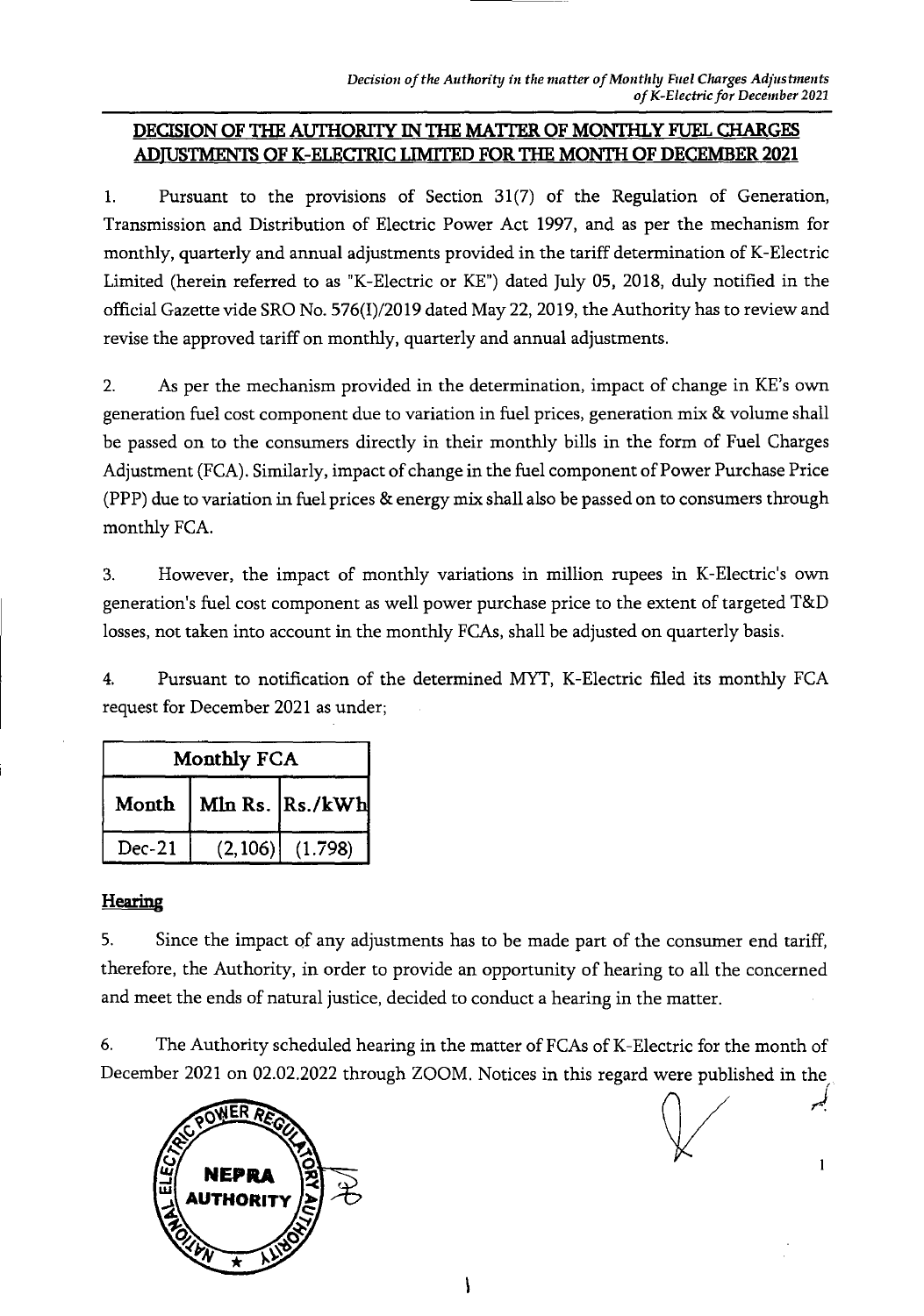newspaper on January 21, 2022 and also uploaded on NEPRA's website along-with adjustment requests filed by K-Electric.

- 7. Following issues were framed for discussion during the hearing;
	- i. 'Whether the requested Fuel Price Variation is justified?
	- ii. Whether K-Electric has followed the merit order while giving dispatch to its power plants as well as power purchases from external sources?

8. The hearing was attended by CFO K-Electric along-with its financial and technical team. Representatives from Media and General Public also attended the hearing. K-Electric during the hearing submitted that at the time of submission of its FCA request, the Authority's approved Fuel rate of XWDISCQs for the month of December 2021 was not available, thereof, K-Electric used the last available rate in its workings. Thus, the amount claimed on account of energy purchased from CPPA-G is subject to adjustment based on the FCA decision of the Authority in the matter of XWDISCOs for December 2021.

9. The Authority noted that the Power purchase agreement was signed between NTDCL and K-Electric on January 26, 2010 for five years for sale/purchase of 650MW on basket rates. Subsequently, a decision was made by the Council of Common Interest (CCI) in its meeting held on November 08, 2012 with respect to the modalities for withdrawal of electric power from NTDCL by the Petitioner, wherein it was decided to reduce the supply of energy by 300MW from NTDCL to K-Electric. However, the aforementioned decision of the CCI has been impugned by way of suits /petitions by K-Electric in the Honorable High Court of Sindh at Karachi. No new agreement has been signed between K-Electric and NTDCL till date, and K-Electric is continuing to draw energy from the National Grid, which at present is around 1100 MW.

10. Upon inquiry from the Authority regarding signing of GSA with SSGC, K-Electric submitted that a meeting in this regard was held with the Ministry of Energy (Petroleum Division) in the presence of SSGC, followed by another meeting with SSGC. K-Electric further submitted that they have suggested to park the legacy issues and move forward, however, SSGC wants to resolve all the issues including the previous matters together. K-Electric further added that it is exploring alternative sources as well as evaluating the re-location of the power plants to a location where RLNG can be available. KE said that it will update in the matter in due course.

11. Regarding terms of GSA, K-Electric submitted that SSGC is not committing any specific quantity, rather it would be on as & when available basis and unless SSGC makes the required

 $\sqrt{}$ 

 $\frac{2}{2}$ 

 $\mathcal{L}% _{M_{1},M_{2}}^{\alpha,\beta}(\varepsilon)=\mathcal{L}_{M_{1},M_{2}}^{\alpha,\beta}(\varepsilon)$ 

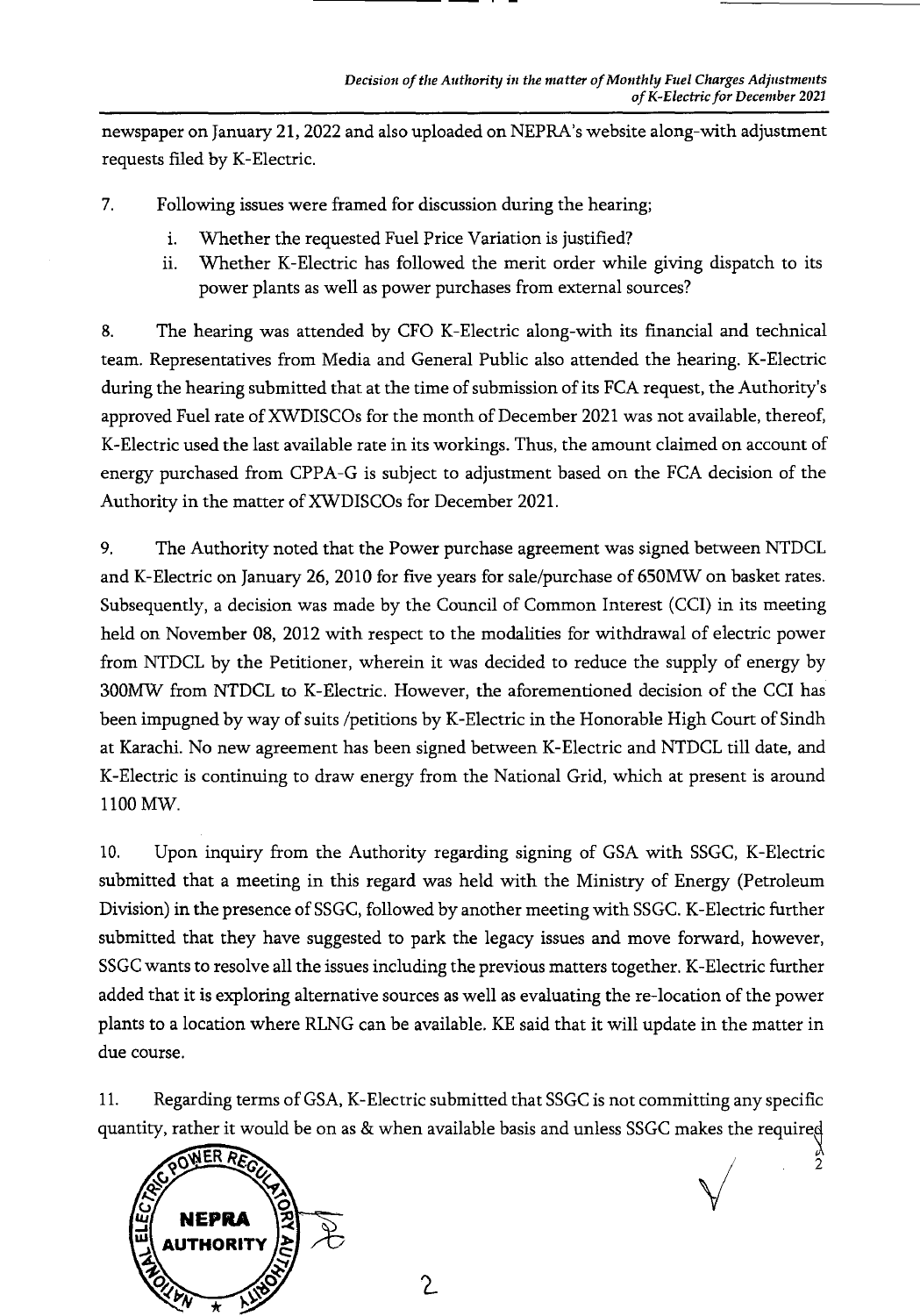investment in its network, there would be no improvement in the gas pressure. The Authority directed K-Electric to share the written submissions of SSGC regarding GSA, with the *Authority.* 

12. Mr. Tanvir Bari representing KCCI submitted that the court cases relating to K-Electric should be uploaded to the NEPRA website along with their current status. He also enquired the status of BQPS-III. He further added that KE's own power plant are inefficient, resulting in higher generation costs. He submitted that power plants around Karachi can be considered to be utilized for Karachi's consumption.

13. Mr. Usman Ali, a consumer, also requested that NEPRA should upload the cases regarding KE on their website and further highlighted the issue regarding sugar mills tariff determination. He submitted that the energy produced by these plants has low cost and should be utilized.

14. K-Electric, in its adjustment requests, has certified that it despatches as per Economic Merit Order from its own generation units (with the available fuel resources) and import from external sources. It also certified that the cost of fuel and power purchase claims do not include any amount of late payment surcharge/mark-up/interest.

15. K-Electric provided the plant wise generation statistics sheet, signed by K-Electric employees. The plant wise statistic sheets provide information in terms of Plant Capacity, Actual Units Generated, Actual Auxiliary consumption, Net Generation and Bus Bar sent outs, Actual Heat Rates, fuel consumption & cost of Fuel and Generation cost per unit. In addition K-Electric also provided copies of invoices raised by Fuel Suppliers and copies of invoices raised by IPPs.

16. The Authority based on the information, data and record provided by K-Electric, has analyzed the FCA claim of K-Electric and issue wise discussion is given hereunder;

# **Issue: Whether the requested** Fuel price variations are justified?

# K-Electric Own Generation

17. In order to verify the generation numbers reported by K-Electric, the Authority analyzed the plant wise generation statistics sheet, provided by K-Electric. The sheet provided information in terms of plant capacity, actual units generated, actual auxiliary consumption, net generation and bus bar sent outs, actual heat rates, fuel consumption & cost of fuel and generation cost per unit. While going through the data / information provided by K-Electric

3



*3*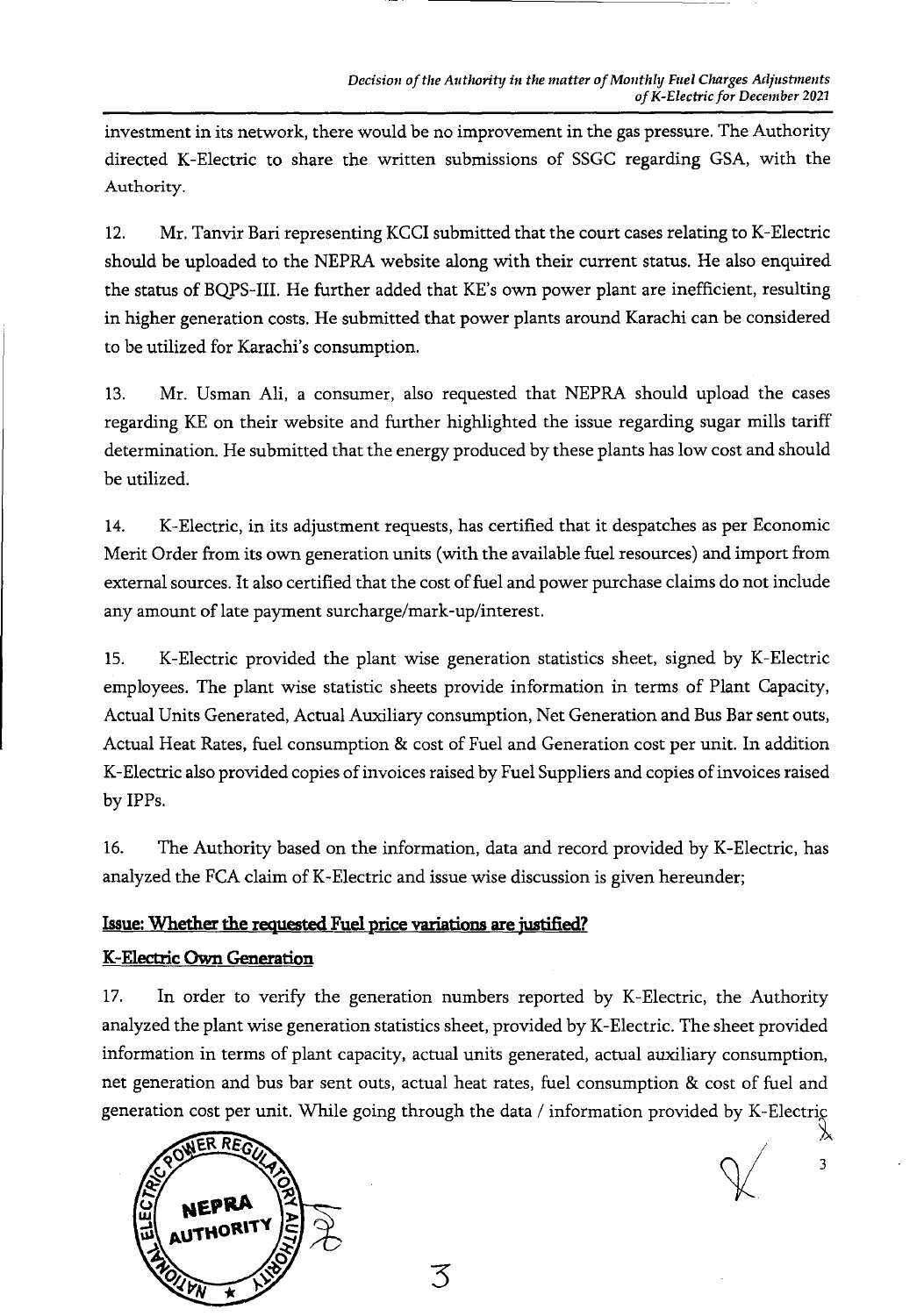regarding fuel cost of energy from its own power plants, the Authority's observations are as under;

18. K-Electric, as required under the MYT, carried out heat rate test of KCCPP. Pursuant thereto, the Authority, in its decision dated 02.09.2020 decided as under;

*L For the period from July2016 to May2019, the heat rate i.e. 8,250.06 Btu/k W7i - net HHV*  corresponding to 41.36% efficiency is approved with no further adjustment for degradation *and partial loading allowed* 

*ii. For the period from June 2019 to June 2023, the heat rate i.e. 8,377.032 Btu/kWh - net HHV,* corresponding to 40.732% efficiency is approved. This heat rate will be applicable for the control period on flat basis, without any additional adjustment for other parameters.

*iii ICEis required to conduct maintenance including Major Overhaul ofits plants/units as per prudent utility pra ctices and recommendations of OEM* 

*iv. In case ofnon-requirement of Gas compressors - the relevant capacity and Heat rates would*  be adjusted. For such a scenario, relevant capacity and heat rates calculated during the present *tests would be used"* 

19. K-Electric, although has filed a motion for leave for review against the Authority's decision dated 02.09.2020, however, the same has not yet been decided by the Authority. Therefore, for the purpose of instant adjustment K-Electric has used the heat rate of 8,377 BTU/kWh, as allowed in the decision dated 02.09.2020.

20. The Authority has also allowed K-Electric to operate its KCCPP on backup fuel i.e. HSD. The Authority vide letter dated 29.06.2021, addressed to K-Electric, approved the provisional cost of generation of KCCPP on HSD at actual up till the summer month of August 2021 or approval of heat rate test result by the Authority, whichever is earlier. In general power generation on costlier fuel needs to be avoided, therefore, power generation through HSD, if any shall be justified by K-Electric.

21. The Authority observed that K-Electric has requested an amount of Rs.48.607 million for operation of KCCPP on HSD during December 2021. The Authority for the purpose of instant adjustment has provisionally considered the same amount i.e. Rs.48.607 million as requested by K-Electric, based on heat rate of 7,950.183 btu/kWh (at 100% as given in Heat Rate report by IE), with same CV of HSD and auxiliaries as reported by KE. Any adjustment, once the Authority approves the heat rate of KCCPP on HSD / Auxiliaries, and on account of CV would be adjusted subsequently along-with cost allowed previously,



*4*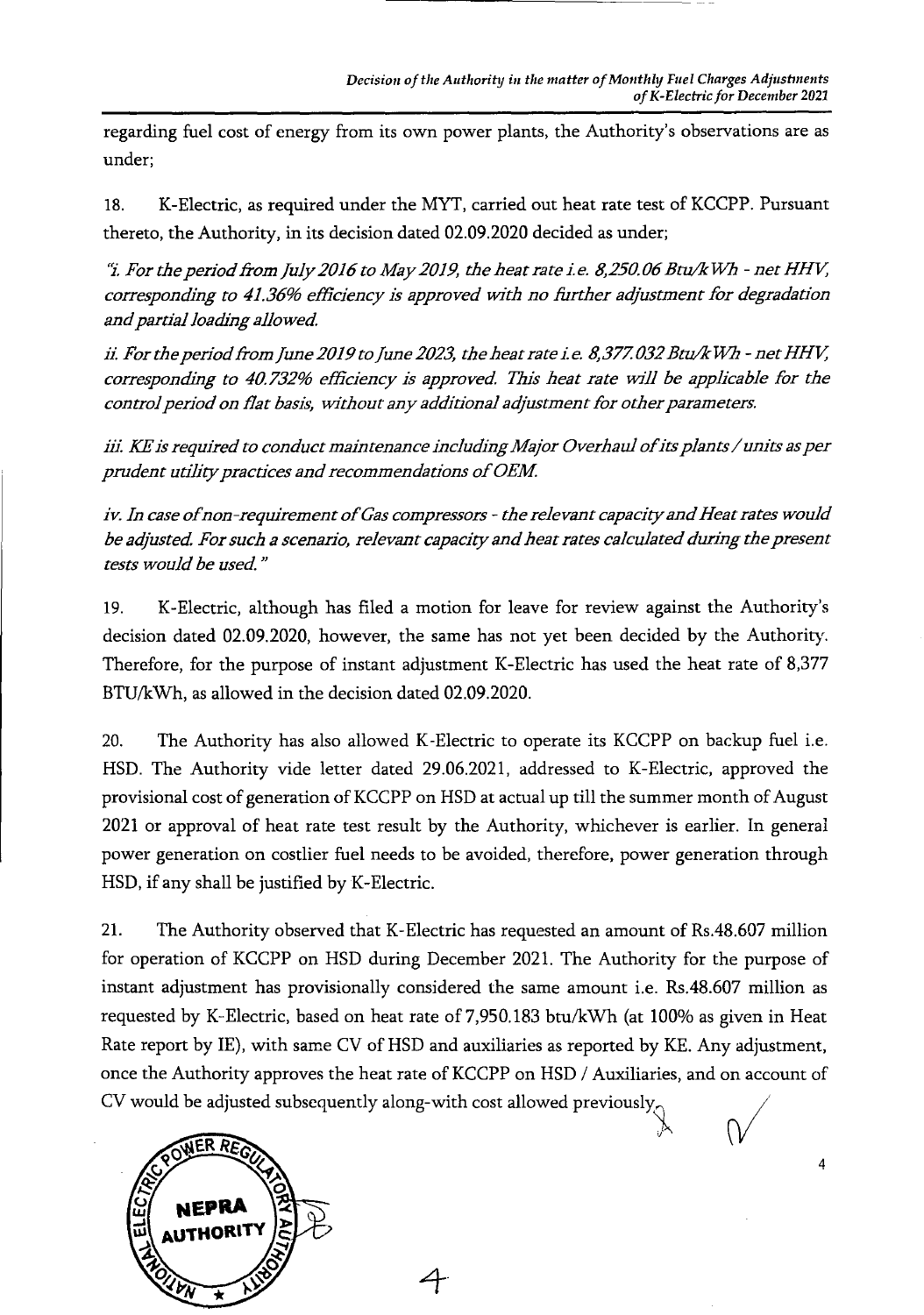*Decision of the Authority in the matter of Monthly Fuel Charges Adjustments of K-Electric for December 2021* 

22. For KGTPS and SGTPS plants, pursuant to the heat rate tests conducted by K-Electric, the Authority approved the following Heat Rates for these plants vide decisions dated 18.01.2021, against the already allowed Heat Rates of 8,738 for KGTPS and 8,746 for SGTPS in the MYT;

≻

#### **Requested by KE:**

Heat Rate for July2016— June 2019

| Plant | Net HHV Heat Rate | Corresponding |
|-------|-------------------|---------------|
|       | (Btu/kWh) at RSC  | Efficiency    |
| KGTPS | 9276'             | 36.70%        |

**1. Ave of** *1y.,* Heat *gait tFY* **201 1.23f** corresponding to **t0% loading (2 sectors** in **CCn'odt** 

Aflowath

| Plant        | Net HHV Heat Rate<br>(Btu/kWh) at RSC |         | Corresponding<br>Efficiency |
|--------------|---------------------------------------|---------|-----------------------------|
|              | 100% loading                          | 9041.66 | 37.74%                      |
| <b>KGTPS</b> | 75% loading                           | 9092.66 | 37.527%                     |

*tiL.Zte tr* July 2019 -Jo.2QZ3

#### **Requested by KE:**

| Plant        | <b>Net HHV Heat Rate</b><br>(Btu/kWh) at RSC | Corresponding<br>Efficiency |  |
|--------------|----------------------------------------------|-----------------------------|--|
| <b>KGTPS</b> | 9276'                                        | 36.78%                      |  |

Averags of 7 year **Heat Rate** *(cv* **2O1723l** corrusponc\$ntl to 50% Ioedng (2 sacttons I CC **modal** 

#### Allowed:

| Plant        |              | Net HHV Heat Rate<br>(Btu/kWh) at RSC |         |
|--------------|--------------|---------------------------------------|---------|
|              | 100% loading | 9048.22                               | 37.71%  |
| <b>KGTPS</b> | 75% loading  | 9099.212                              | 37.499% |
|              |              |                                       |         |



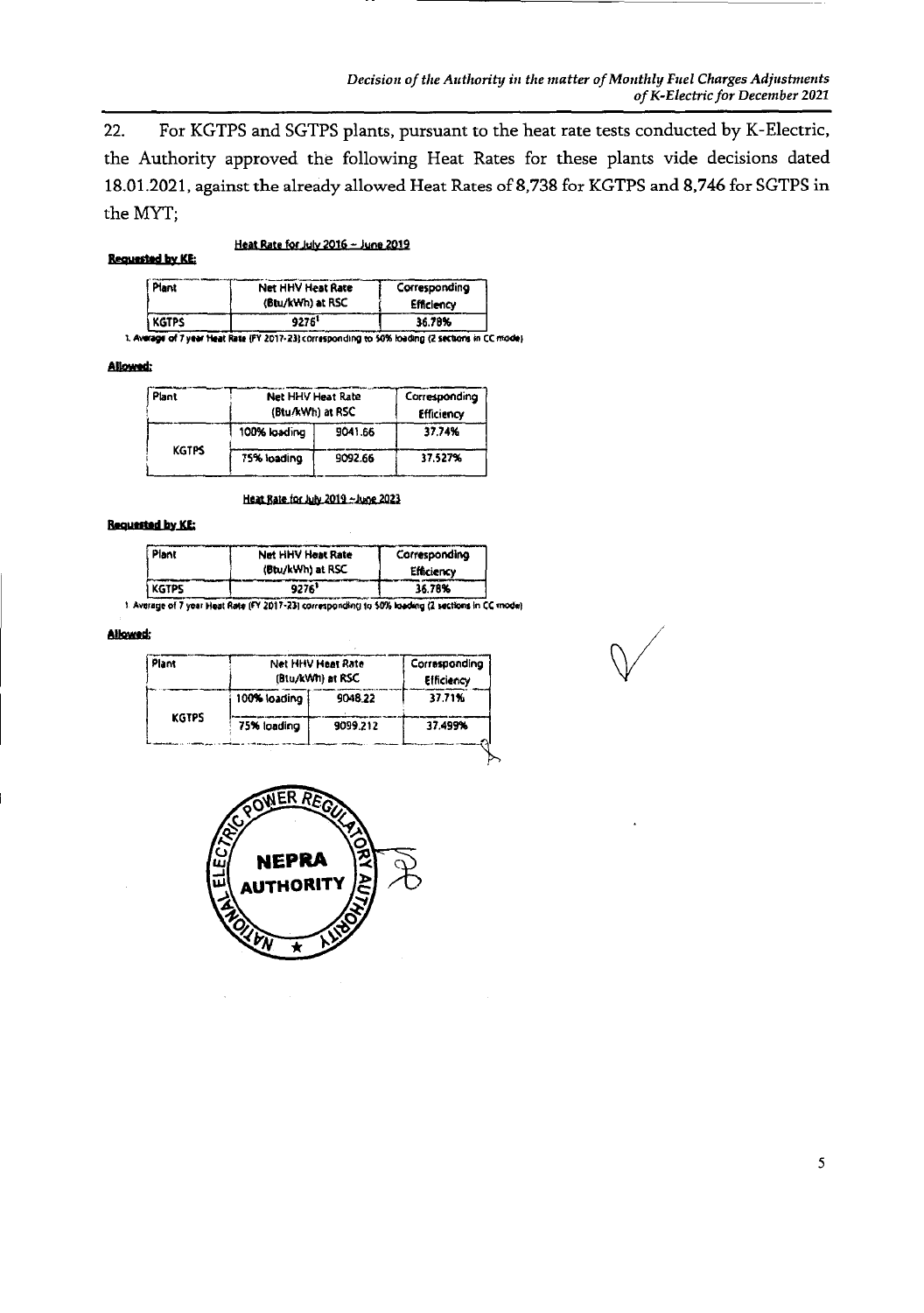### Heat Rate for July 2016 ~ June 2019

### Requested *by* KE

| Plant        | Net HHV Heat Rate | Corresponding |
|--------------|-------------------|---------------|
|              | (Btu/kWh) at RSC  | Efficiency    |
| <b>SGTPS</b> | 9264'             | 36.83%        |

1. Average of 7 year Heat Rate (FY 2017-23) corresponding to 50% loading (2 sections in CC mode)

#### *Mlow.d:*

| Plant        | Net HHV Heat Rate<br>(Btu/kWh) at RSC |          | Corresponding<br><b>Efficiency</b> |
|--------------|---------------------------------------|----------|------------------------------------|
|              | 100% loading                          | 9045.93  | 37.72%                             |
| <b>SGTPS</b> | 75% loading                           | 9064.794 | 37.642%                            |

#### Heat Rate for July 2019 - June 2023

### Requested by KE;

| Plant        | Net HHV Heat Rate | Corresponding     |
|--------------|-------------------|-------------------|
|              | (Btu/kWh) at RSC  | <b>Efficiency</b> |
| <b>SGTPS</b> | 9264'             | 36.83%            |

1. Average of 7 year Heat Rate (FY 2017-23) corresponding to 50% loading (2 sections in CC mode)

### Allowed:

| Plant        | Net HHV Heat Rate<br>(Btu/kWh) at RSC |         | Corresponding<br><b>Efficiency</b> |
|--------------|---------------------------------------|---------|------------------------------------|
|              | 100% loading                          | 9077    | 37.59%                             |
| <b>SGTPS</b> | 75% loading                           | 9095.92 | 37.512%                            |

23. K-Electric filed review motions against the above decisions for both KGTPS and SGTPS. The Authority vide decision dated 05.11.2021 dismissed the review Motion in the matter of KGTPS. In view thereof, and keeping in view the loading position of KGTPS in December 2021, the heat rate of 9,099.21 is allowed to KGTPS for December 2021. For SGTPS, since the Review Motion has not yet been decided, therefore, heat rates / Auxiliaries as allowed in the MYT determination have been used being on the lower side. Here it is pertinent to mention that in case of any subsequent revision in the heat rates of SGTPS, on the basis of Review motion filed by K-Electric, the impact of the same would be adjusted in the subsequent tariff adjustments of K-Electric.

24. For BQPS-I, K-Electric has also conducted the heat rate test, for which decision of the Authority is under process. Therefore, for the purpose of instant adjustments, heat rates of BQPS-I, as allowed in the MYT determination have been considered.

25. Regarding GIDC, K--Electric submitted that installment of GIDC arrears amounting to Rs.762 million per month in being billed by SSGC as per Supreme Court order dated 02.11.2020. However, NEPRA in its FCA decision for the month of June 2021 considering the



6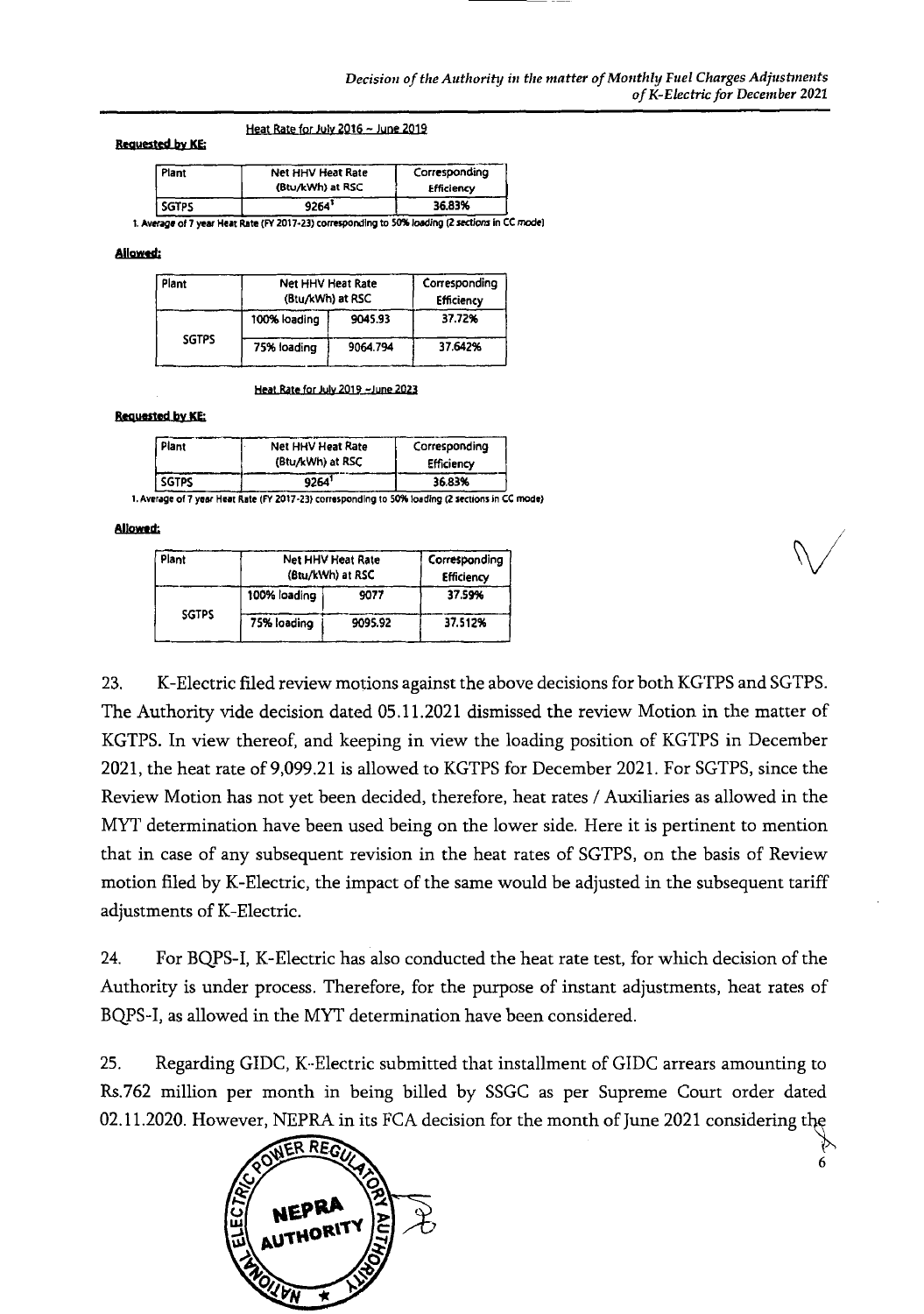fact that K-Electric has obtained stay order from the honorable SHC in the matter, decided not to allow any amount on account of GIDC till final decision by the honorable SHC in the matter. K-Electric accordingly stated that GIDC for the month of December 2021 will be claimed as per the final decision of the honorable SHC in the matter.

26. The generation reported by K-Electric in its adjustment requests have been checked from the plant wise generation statistics sheet; the units sent out have been worked out based on the Authority's allowed Auxiliaries. The units sent out so worked out are in agreement with the sent outs claimed by K-Electric in its adjustment requests.

27. KE had claimed RLNG rate of Rs. 2,204.84 /MMBTU for its own power plants, whereas the Authority has verified Rs. 2,202.84 /MMBTU from the RLNG Bills provided by KE. Resultantly, a deduction of Rs. 4.863 million has been made to adjust for the higher rate claimed by KE. The impact of the same is Rs. 0.004/kWh.

28. The monthly rates of Gas used by K-Electric in its adjustment request, are same as approved by OGRA and charged by SSGCL to K-Electric.

# Power Purchase Price- Fuel Cost

29. While going through the data / information provided by K-Electric regarding fuel cost of energy purchased from external sources, the Authority's observations are as under;

30. The Authority observed that K-Electric has been asked to provide CV test reports fbr both Tapal and Gul Ahmed for each month from their fuel suppliers, third party and also from their own labs. KE has submitted certain reports in this regard which are under review and adjustment if any will be considered in the subsequent months. In view thereof, for the purpose of FCA for December 2021, the highest CVs reported by both Tapal and Gul Ahmed, as per the submitted test reports for December 2021, have been considered for the entire fuel consumed during the month to work out their fuel costs for December 2021. This has resulted in provisional negative adjustment of Rs,3.88 million and Rs. 1.36 million for Tapal and Gul Ahmed respectively.

31. Regarding cost of energy purchased from CPPA-G during the month of December 2021, K-Electric has used the rate of Rs.9.9179/kWh, however, the Authority's approved Fuel cost component in the matter of XWDISCOs for the month of December 2021 is Rs.8.6315/kWh. In view thereof, while working out the instant FCA of K-Electric, rate approved by the Authority for XWDISCOS for December 2021 has been incorporated for the



*7*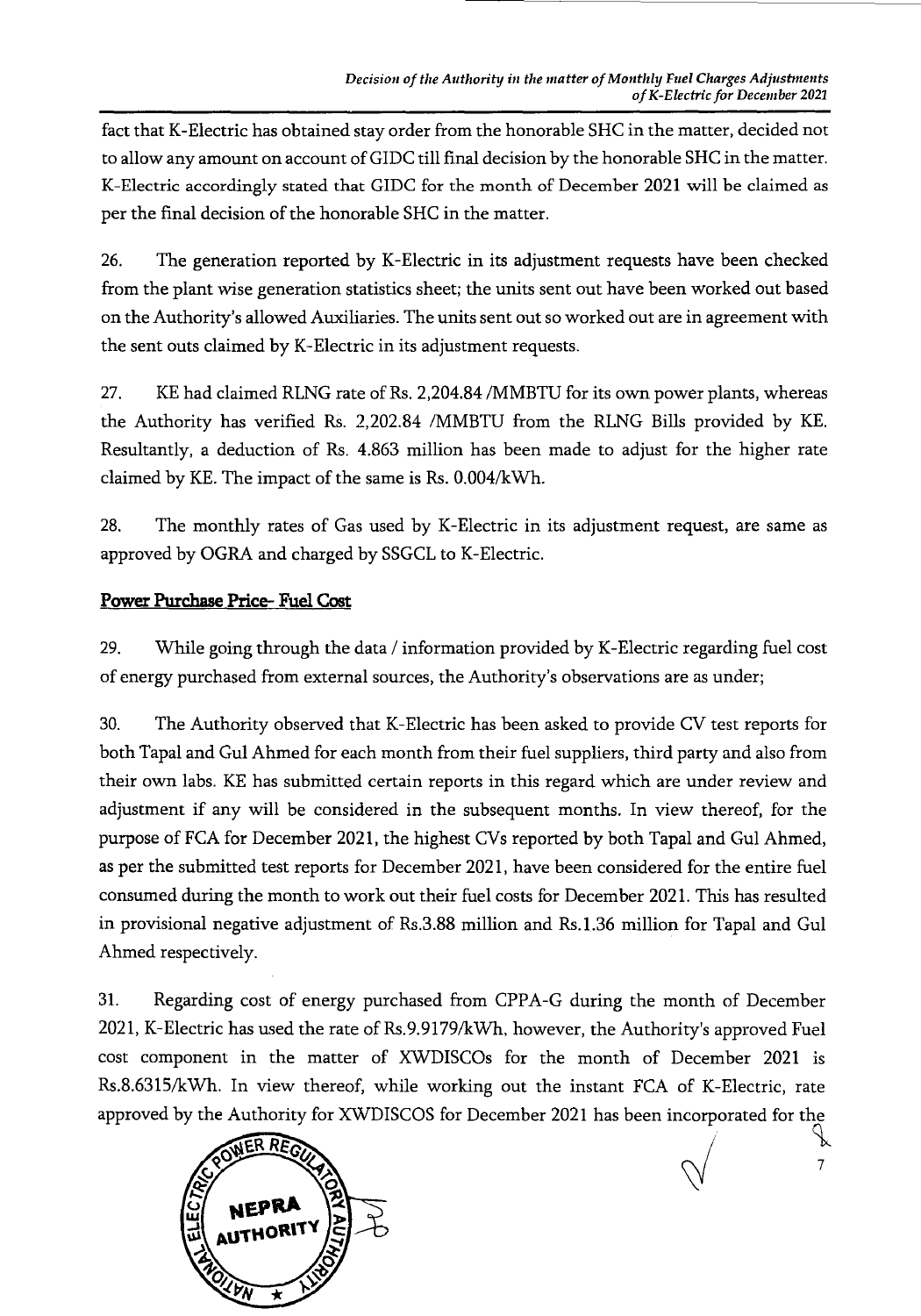energy purchased by K-Electric from CPPA-G during December 2021. This has resulted in decrease in total fuel cost by around Rs.913 million.

32. The Authority vide decision dated 04.06.2021, based on the Heat Rate tests conducted for SNPC and SNPC-II, revised their net capacities and Heat Rates. The Authority revised the net capacity and Heat Rate of SNPC-I as 51.154 MW and 8194.25 Btu/kWh - net HHV equivalent to 41.90% efficiency. Similarly, net capacity and Heat Rate of SNPC-II have been revised as 51.526 MW and 8143.699 Btu/kWh - net HHV equivalent to 41.64% efficiency. The Authority afterwards vide decision dated 21.09.2021, granted interim relief to SNPC and SNPC-II, in relevant tariff components i.e. Fuel Cost components and Capacity charge components of generation tariff, on account of revision in heat rates and net capacities. As per the decision dated 21.09.2021, FCC of both SNPC and SNPC-II have been revised as Rs.4.0971/kWh and Rs.4.0718/kWh respectively, based on the revised heat rates and reference gas price of Rs.500/mmbtu.

33. Here it is also pertinent to mention that the Authority determines the FCC of SNPC and SNPC-II, as & when required, owing to change in gas prices. However, no revised FCC has yet been determined by the Authority based on revised heat rates with latest gas price of Rs.857/mmbtu. The Authority approved FCCs of Rs.6.6994/kWh vide decision dated 20.11.2020, both for SNPC and SNPC-II, based on gas price of Rs.857/mmbtu but with old heat rates i.e. heat rates prior to heat rate tests. Accordingly, for working out the FCA of December 2021, the Authority has used FCC of Rs.6.6994/kWh for both SNPC and SNPC-II, as approved vide decision dated 20.11.2020. Any adjustment in this regard would be made subsequently, once the Authority approves the revised FCC of both SNPC and SNPC-II based on revised heat rates and revised gas prices.

34. Here it is pertinent to mention that the impact of monthly FCA not passed on to the consumers would be accounted for in the quarterly adjustments.

# Issue: Whether K-electric has **followed the merit order while giving dispatch to** its power plants as **well as power purchases from external sources?**

35. The Authority, during the hearing observed that prima facie, certain efficient power plants were not fully utilized and instead energy from inefficient sources was generated. The Authority observed that both KGTPS and SGTPS were not operated by K-Electric to their full capacities, and also less energy was drawn from NTDC during certain hours, without reducing generation from expensive plants connected to its network. Similarly KCCPP was also operated on HSD<sub>c</sub>

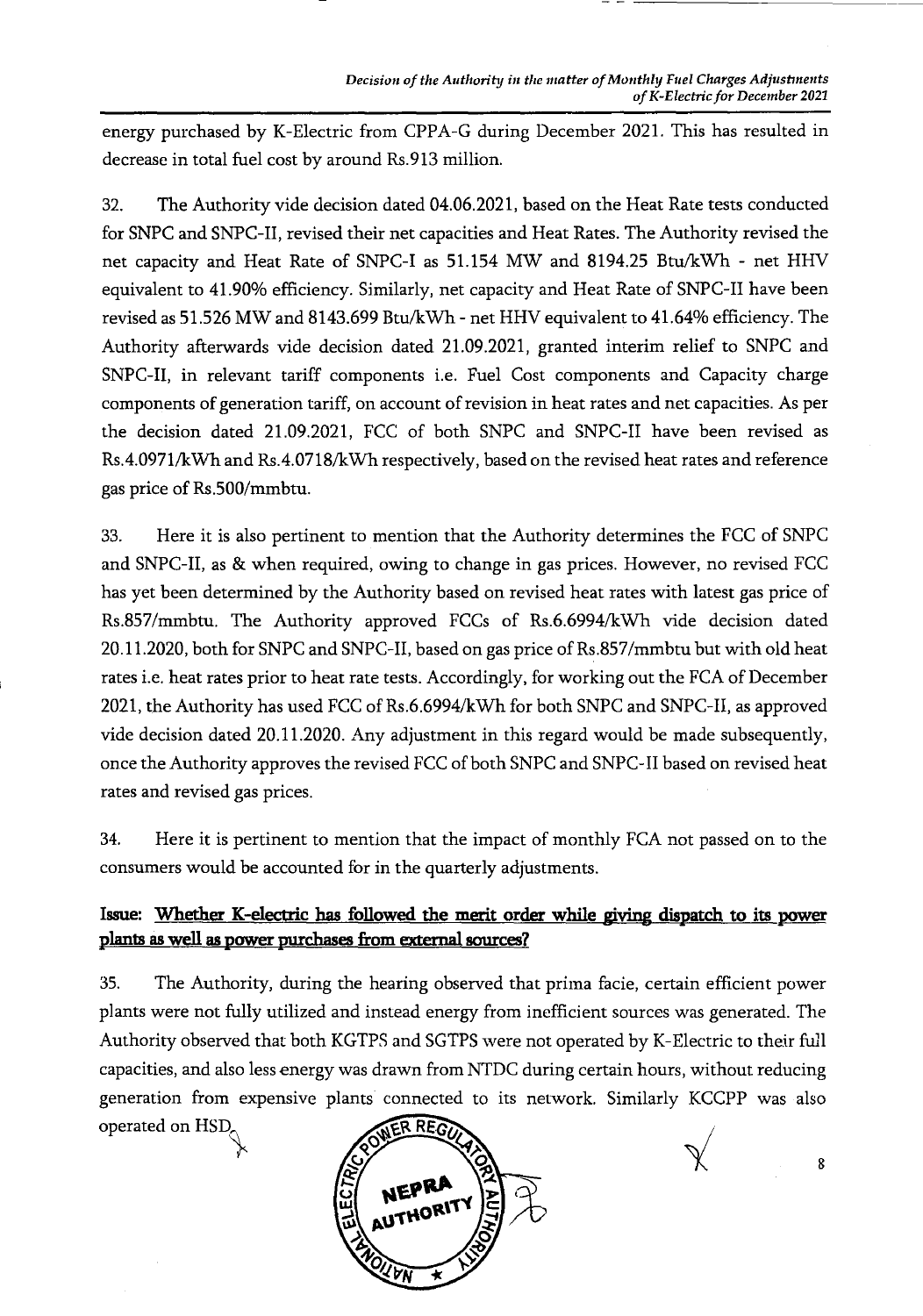36. The Authority carried out an in-house analysis of the data provided by K-Electric for the month of December 2021, to work out the financial impact due to deviation from EMO. The instances and events were shared with K-Electric for provision of clarification/ justifications, and K-Electric was asked for the reasons in this regard.

37. During the analysis, the main reason for EMO violation was observed to be "Less Drawl from NTDC/Simultaneous Operation of Expensive Plants". It was observed that KE had drawn lesser energy from NTDC during certain hours, without reducing generation from expensive plants connected to its network. Furthermore, certain plants were operated out of merit order, for which KE has been directed to submit details. Accordingly, the financial impact due to the EMO violation events amounting to Rs.9. 11 million w.r.t to lesser drawl from NTDC and out of merit generation of power plants, has been deducted while working out the FCA of December 2021. KE has been directed to submit details along with supporting document in this regard.

38. Regarding the financial impact due to underutilization of efficient plants on account of lower gas pressure, a letter was issued to KE on September 16, 2021, whereby, it was directed to resolve its gas pressure/lower gas quantity issues within thirty (30) days.

39. In response, KE has informed that it is in the process of resolving the lower gas pressure issue, however, there are certain meetings with stakeholders that will take place in due course of time. Subsequently, K-Electric has shared details of communication with SSGC and Ministry of Energy (Petroleum Division) regarding the finalization of GSA. However, during the FCA meeting, K-Electric's representatives submitted that the draft GSA between KE and SSGC does not guarantee the Gas Pressure or Quantity and the Gas/RLNG will be available with KE on "As and When" available basis even after the GSA is signed.

40. In addition to the above, certain information regarding out of merit generation, for the month of December 2021 sought from K-Electric, has been received recently and is currently under review.

41. Regarding other technical issues, *inter alia,* System Operating Procedures, Generation capacity kept on standby mode by K-Electric and heat rates & auxiliaries etc., the Authority has decided that these issues would be dealt separately.

42. In view of the aforementioned discussion and after incorporating the above adjustments, the Authority has decided to allow the following negative FCA for the month of December 2021, to be passed on to the consumers in their monthly bills of March 2O2



*9*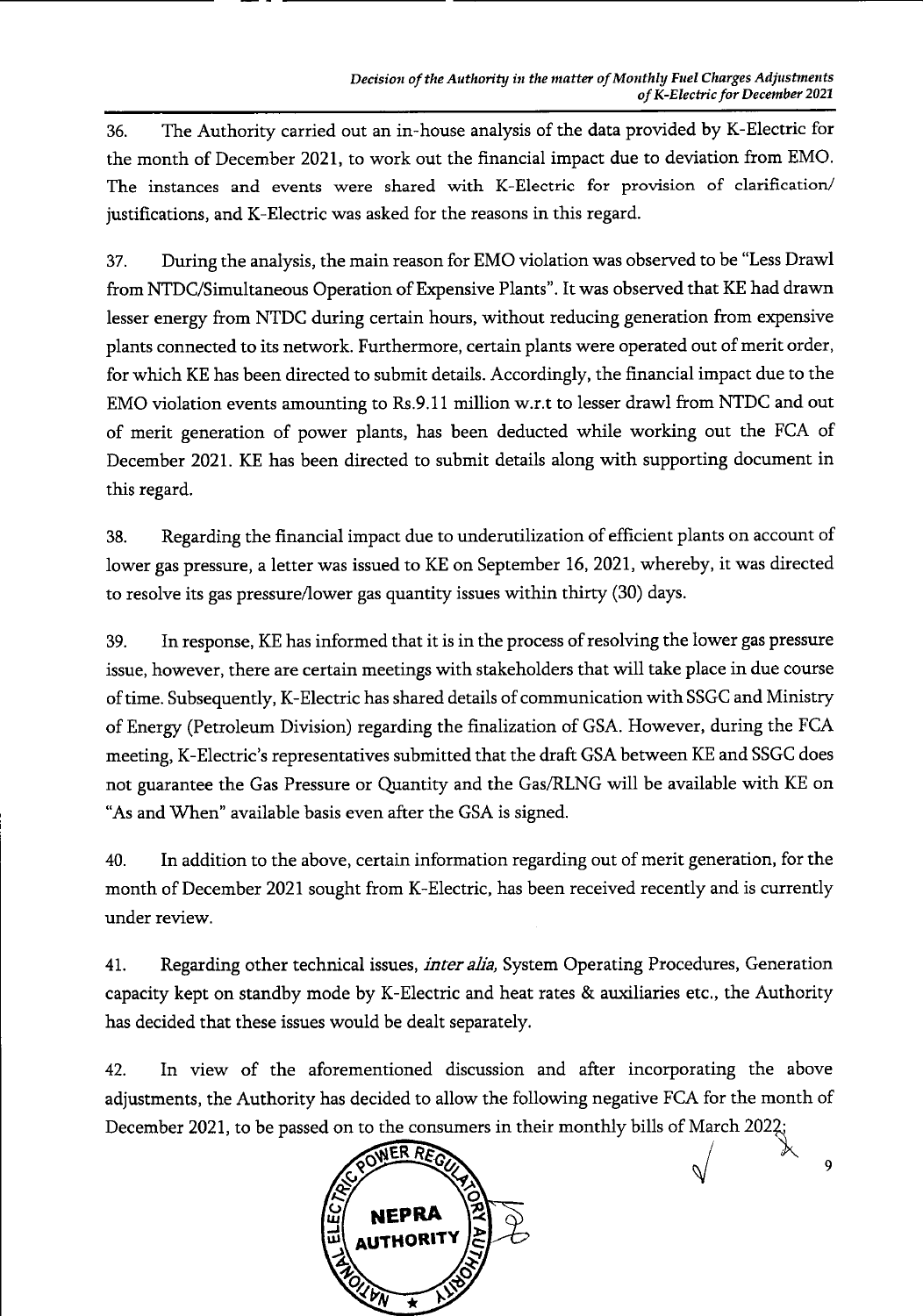*Decision of the Authority in the matter of Monthly Fuel Charges Adjustments of K-Electric for December 2021* 

| Description                    |                           | Unit    | Reference Revised<br>$Sep-21$ | Dec-21   |
|--------------------------------|---------------------------|---------|-------------------------------|----------|
|                                |                           |         |                               |          |
|                                | Own Generation            | Rs. Mln | 18,767                        | 5,675    |
| <b>Fuel Cost</b>               | <b>External Purchases</b> | Rs. Mln | 9,408                         | 8,455    |
|                                | Deviation from EMO        |         | (19)                          | (9)      |
|                                | Total                     | Rs. Mln | 28,156                        | 14,121   |
|                                |                           |         |                               |          |
|                                | Own Generation            | GWh     | 903                           | 301      |
| <b>Total Units</b>             | <b>External Purchases</b> | GWh     | 1,019                         | 871      |
|                                | Total                     | GWh     | 1,922                         | 1,171    |
|                                |                           |         |                               |          |
|                                | Own Generation            | Rs./kWh | 9.7641                        | 4.8451   |
|                                | <b>External Purchases</b> | Rs./kWh | 4.8951                        | 7.2184   |
| Fuel Cost Component (FCC)      | Deviation from EMO        | Rs./kWh | (0.0100)                      | (0.0078) |
|                                | Total                     | Rs./kWh | 14.6492                       | 12.0557  |
|                                |                           |         |                               |          |
|                                | <b>Own Generation</b>     | Rs./kWh |                               | (4.9190) |
| <b>Fuel Charges Adjustment</b> | <b>External Purchases</b> | Rs./kWh |                               | 2.3233   |
| (FCA)                          | Deviation from EMO        | Rs./kWh |                               | 0.0022   |
|                                | Total                     | Rs./kWh |                               | (2.5935) |
|                                |                           |         |                               |          |
| Varaiation in Fuel Cost        | Total                     | Rs. Mln |                               | (3,038)  |

43. In the light of above, the Authority hereby directs K-Electric that the negative FCA of December 2021 as worked out above;

- a. Shall be applicable to all the consumer categories except lifeline consumers, domestic consumers consuming up-to 300 units and Agriculture Consumers of K-Electric. It is hereby clarified that negative adjustment on account of monthly FCA is also applicable to the domestic consumers having Time of Use (ToU) meters irrespective of their consumption level.
- b. Shall be shown separately in the consumers' bills on the basis of units billed to the consumers in the respective month to which the adjustment pertains.
- c. K-Electric shall reflect the fuel charges adjustment in respect of December 2021, in the billing month of March 2022.
- d. In case, the incremental industrial and winter incentive package becomes applicable in K-Electric, the amount of negative FCA allowed to such consumers would be adjusted in the subsequent adjustments of K-Electrie.



*10*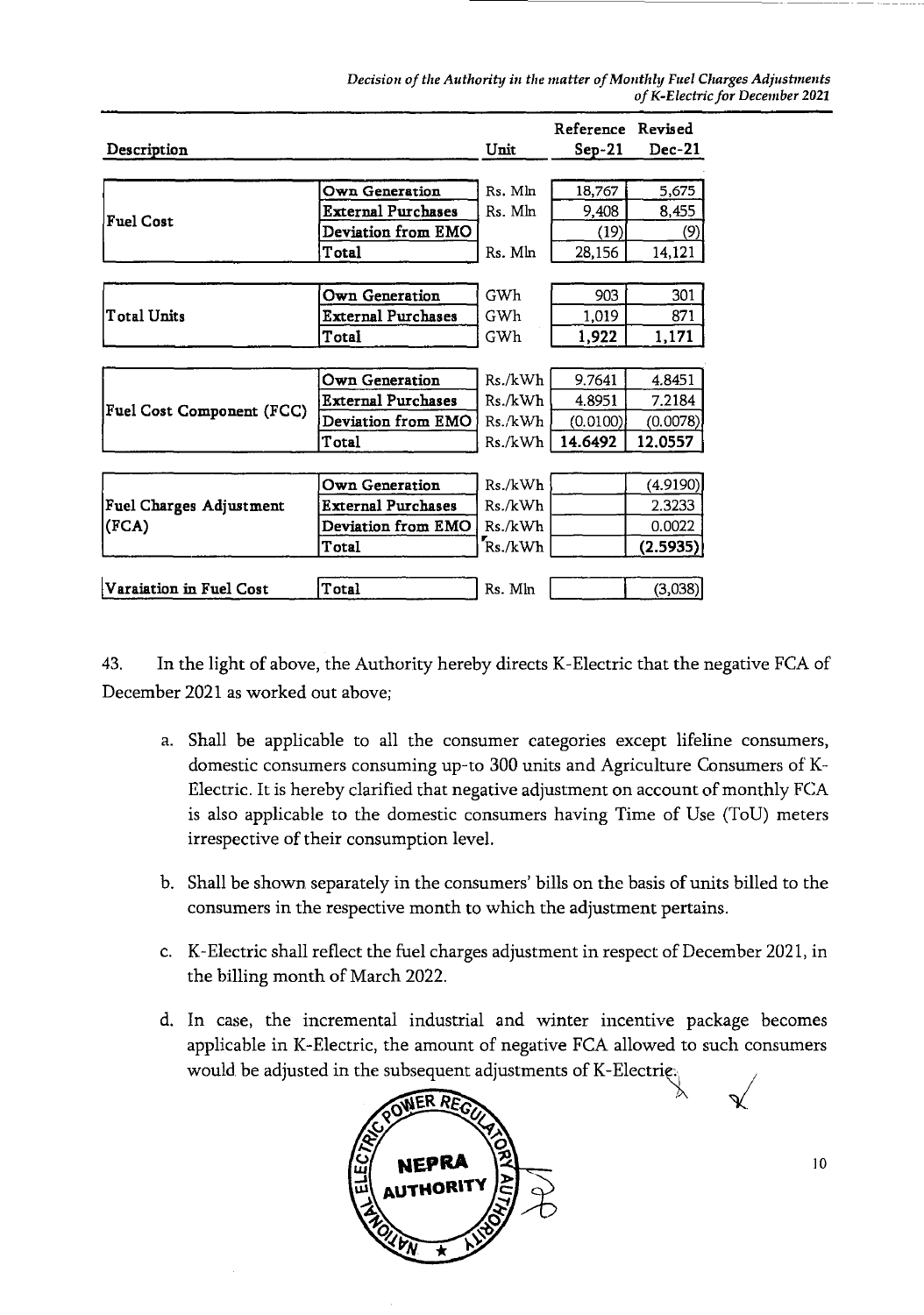e. 'While effecting the Fuel Adjustment Charges, K-Electric shall keep in view and strictly comply with the orders of the courts notwithstanding this order.

**AUTHORiTY**  Rehmatullah Baloch Engr. Maqsood Anwar Khan Member Member Rafique Ahmed Shaikh Tauseer H. Farooqi Member Chair<del>t</del>han ER REG **NEPRA** <sup>U</sup>**AUTh°"**  *FR*  $\overline{6}$ 0222